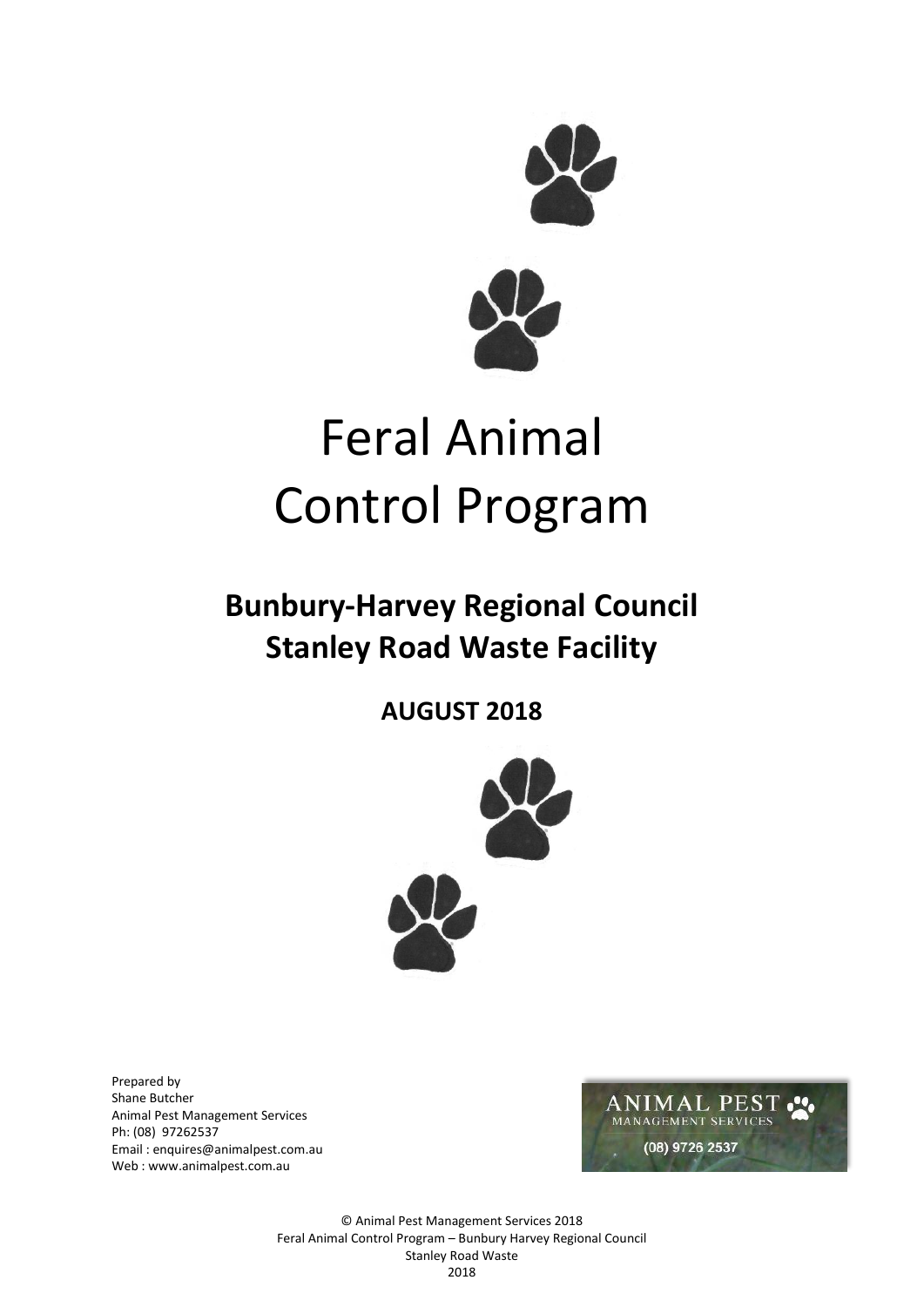#### **DISCLAIMER**

The information contained in this document is the Intellectual Property of Wildlife Services Pty Ltd for the Butcher Family Trust, trading as Animal Pest Management (APMS) and remains the property of the company in perpetuity. This document, or any part of it, cannot be reproduced, copied, used, disseminated or distributed to any person, electronically, verbally or otherwise, it is not to be directly sent to any other party apart from by Animal Pest Management Services without express written consent of the director of APMS.

Animal Pest Management Services assumes no liability for any loss resulting from errors, omission or misrepresentations made by others.

## **1 Introduction**

Animal Pest Management Services (APMS) have conducted feral cat and fox control programs regularly since 2013 at the Stanley Road Waste Facility Management Site (SRWFMS).

This report outlines the program undertaken during July/August 2018, with results, findings and recommendations.

# **2 Program and Methodology**

During previous programs the emphasis was on feral cat control due to the high numbers present throughout site. However, since March 2017 we had a strong emphasis on conducting a high level of control on foxes as well as feral cats. The impact that foxes have on native fauna is likely to be equal, if not greater than that of feral cats. In fact, foxes are regarded as a keystone species as they reduce biodiversity and impact on the survival rates of native animal through predation throughout large areas of entire ecosystems. Foxes are also considered a threat to 14 species of birds, 48 species of mammals, 12 species of reptiles and two (2) species of amphibians.

Significant research has demonstrated the effects of fox predation, as described below. Foxes are seen as a major pest species threatening the long-term survival of a range of native fauna (G. Saunders *et al* 1995). Foxes have been identified as a factor limiting the success of seven out of 10 mainland reintroductions of native fauna (Managing Vertebrate Pests; Foxes 1995). Foxes have had a significant impact across mainland Australia through predation on both native wildlife and introduced domestic animals (National Parks and Wildllife NSW 1999.). Predation by the fox is considered to be a major threat to the survival of native Australian fauna. Small ground dwelling mammals between 35 grams and 5.5kg and ground-nesting birds are at greatest risk (Burbidge and McKenzie, 1989 and National Parks and Wildllife NSW 1999).

We therefore implemented a trapping program tailored to target both foxes and feral cats simultaneously. This trapping program was undertaken between the 30<sup>th</sup> July and 3<sup>rd</sup> of August (inclusive).

The feral cat and fox trapping control program was conducted for Bunbury-Harvey Regional Council in order to remove feral cats and foxes from the Stanley Road Waste Facility site as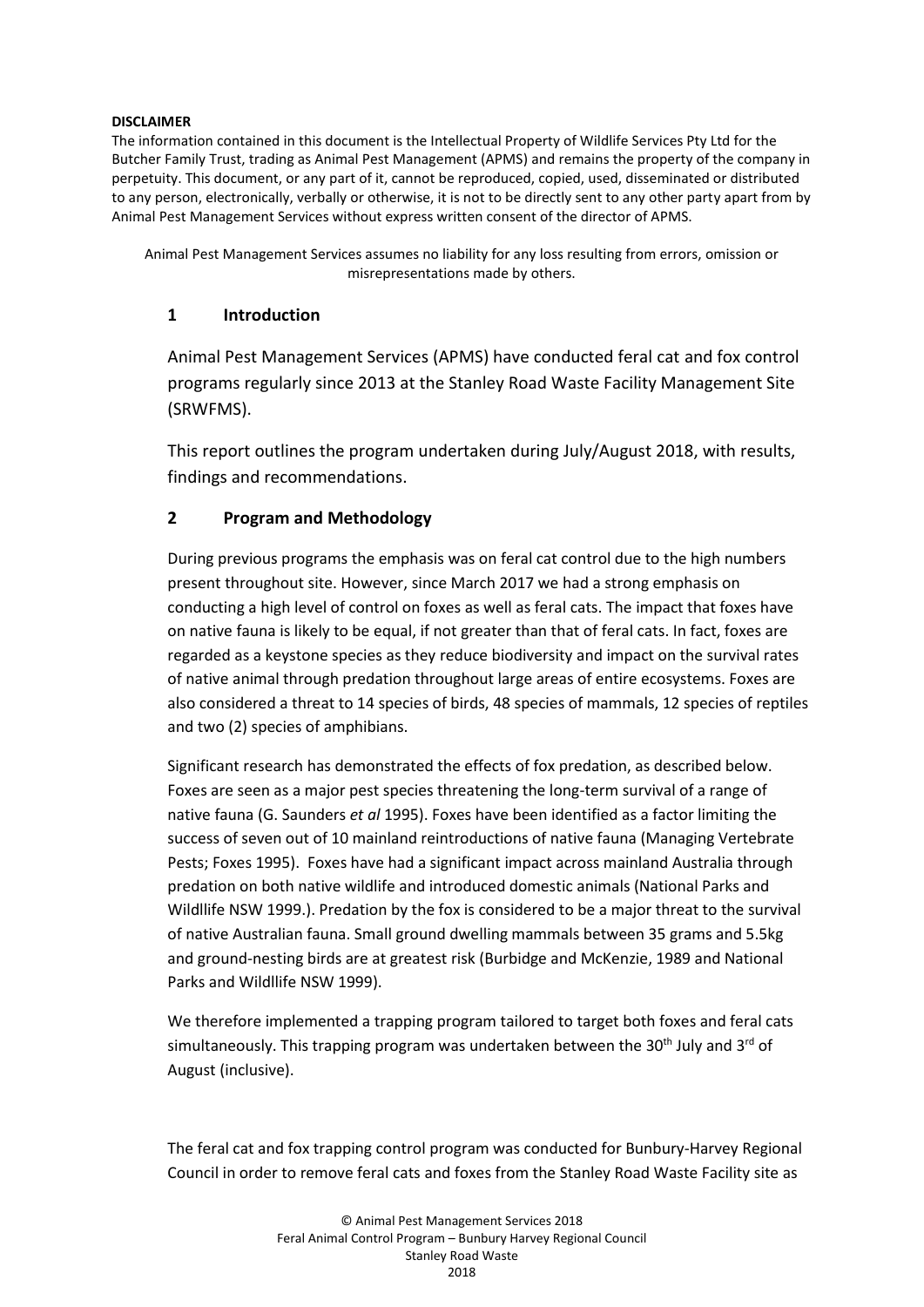well as maintain low population levels of both pest species. Both feral cats and foxes are likely to have a detrimental impact on native fauna, especially any quenda (*Isodon obesulus*) that are present throughout site through predation. Because of this feral cats should be controlled continuously.

The primary objective of the control program was to reduce the negative impact on the native fauna population caused by foxes and feral cats through predation.

Feral cat control was carried out in the Stanley Road Waste site using only cage traps. These traps were strategically set in areas where recent feral cat activity was present, or where experience and history suggested that feral cat activity was likely to occur within the vicinity, or where recent sightings had been reported to.

The cage traps were set late each evening and checked early each morning. Once checked each morning, all cage traps were closed off with the bait/lure removed. This was to avoid capturing any non-target species during the heat of the day. Traps were also set in areas where they would reduce the chance of capturing a non-target species.

Any feral cats caught in traps were assessed for any domestication such as collar, microchip, tattoo or even domestic tendencies or behavioural traits. Cats which were deemed feral were to be removed from site and humanely euthanised in a safe location and disposed of by burial.

Fox control consisted of using rubber-jawed foot-hold traps set strategically in areas where recent fox activity was present, or where experience and history suggested that fox activity was likely to occur, or where recent sightings had been reported to.

Once the foot-hold traps were set, they remained set for the duration of the control program. The traps were checked early each morning. Traps were also set in areas or in certain ways where they would reduce the chance of capturing a non-target species.

#### **3 Findings and Results**

During the trapping program, a total of two (2) feral cats were caught. The details of the feral cats can be seen below in Table 2. The trapping program was undertaken over 4 consecutive nights.

In the Table 1 below, we have outlined the total captures of feral cats since 2013 during each trapping program.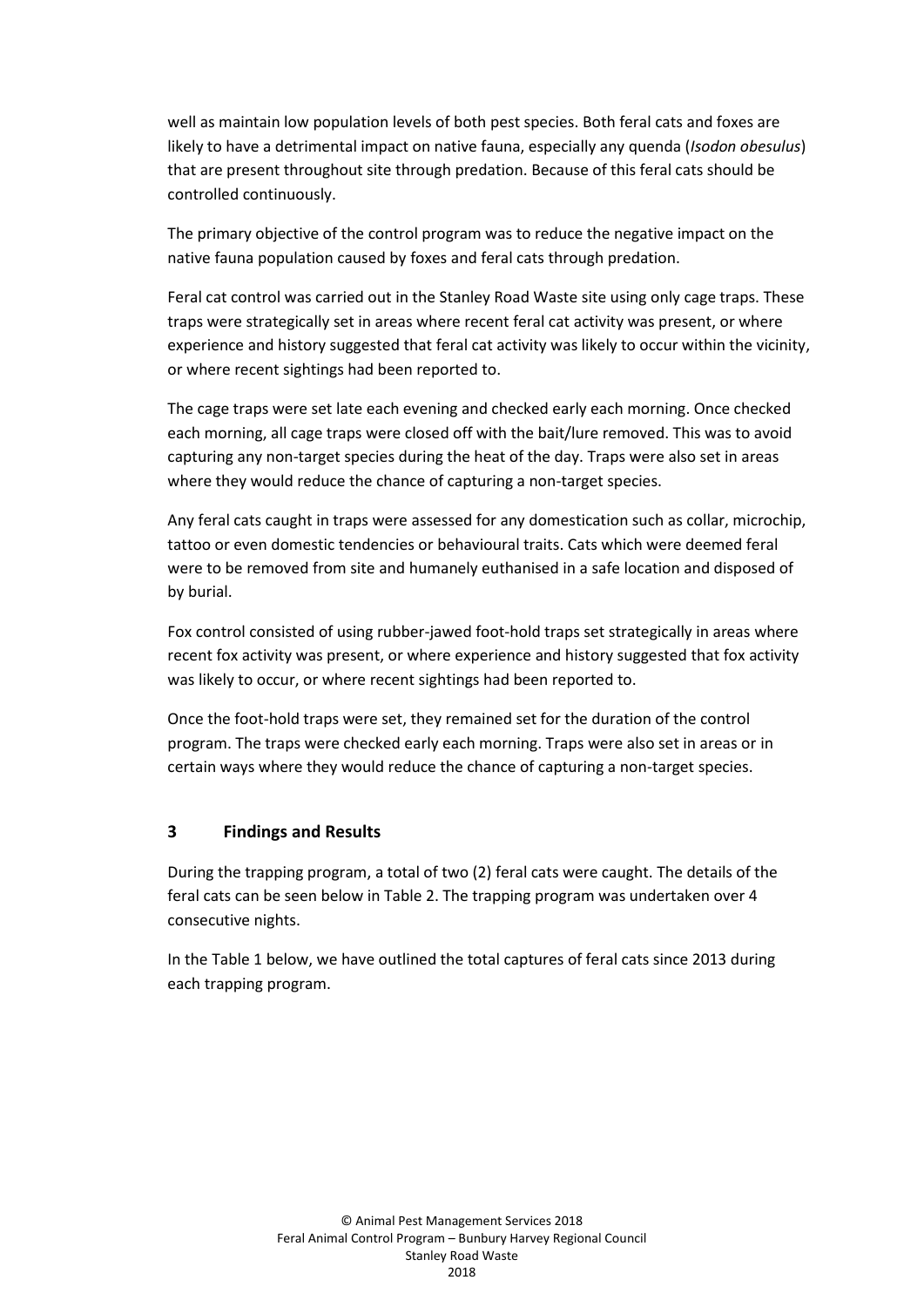Table 1. Details of the feral cats captured during each control program between 2013-2017.

| <b>PROGRAM DATE</b> | <b>NUMBER OF FERAL</b><br><b>CATS CAUGHT</b> |
|---------------------|----------------------------------------------|
| JULY / AUGUST 2018  | $\overline{\mathbf{c}}$                      |
| SEPTEMBER 2017      | 1                                            |
| <b>MARCH 2017</b>   | $\mathcal{P}$                                |
| MAY / JUNE 2016     | 0                                            |
| <b>JULY 2015</b>    | 0                                            |
| <b>JANUARY 2015</b> | $\mathbf{1}$                                 |
| <b>JULY 2014</b>    | 6                                            |
| DECEMBER 2013       | $\mathbf{1}$                                 |
| <b>JULY 2013</b>    | 3                                            |
| FEBRUARY 2013       | 13                                           |
| <b>TOTAL</b>        | 29                                           |
| <b>AVERAGE</b>      | 2.9                                          |

Graph 1. Demonstration of Number of Cats Caught in Every Trapping Program



© Animal Pest Management Services 2018 Feral Animal Control Program – Bunbury Harvey Regional Council Stanley Road Waste 2018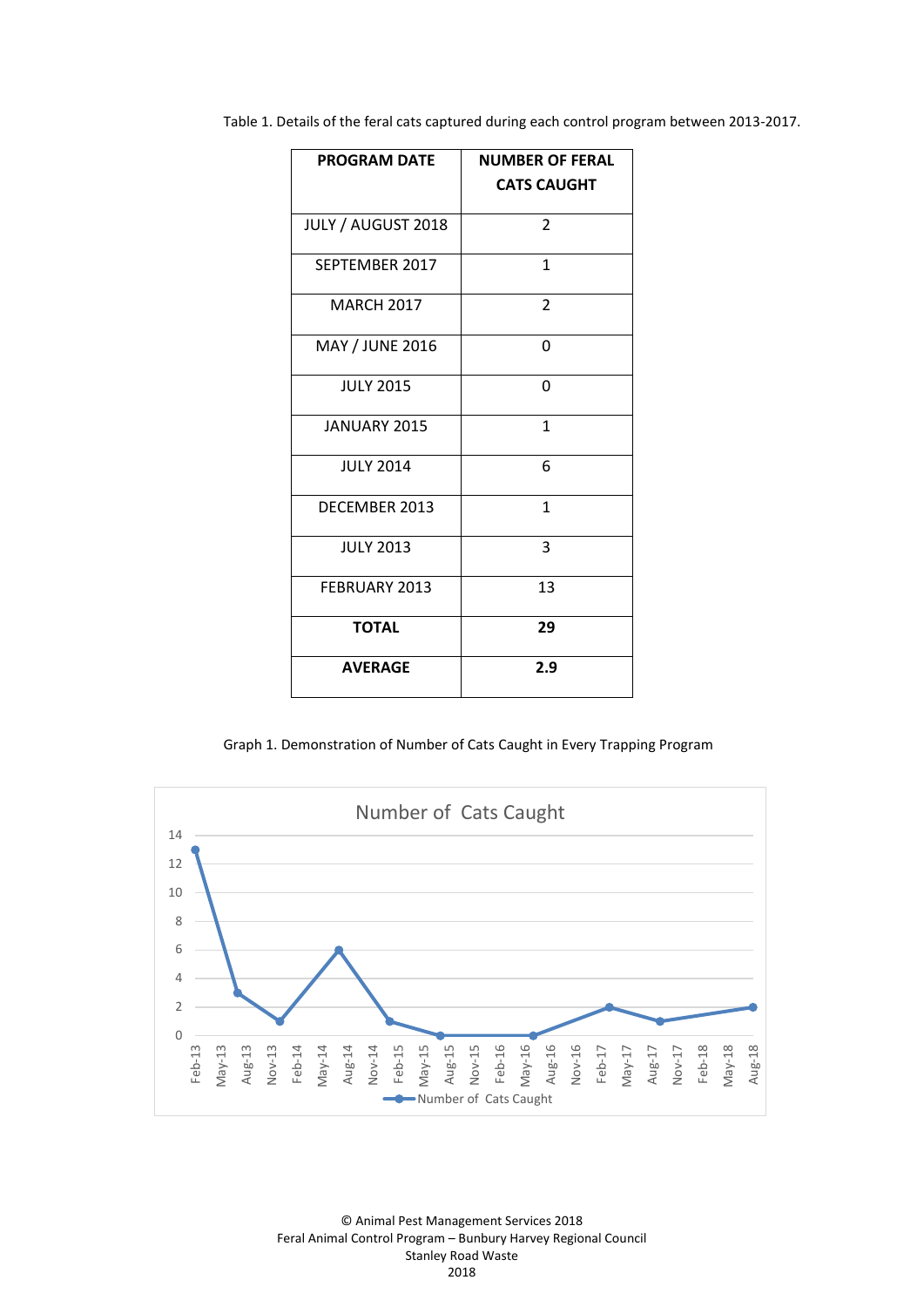Table 2. Details of the feral cats captured during the control program.

| Date captured          | Sex    | Weight   | <b>Colouration</b> | <b>Stomach</b> | <b>Comments</b>           |
|------------------------|--------|----------|--------------------|----------------|---------------------------|
|                        |        |          |                    | contents       |                           |
| $31st$ July            | Male   | 5.7 kg   | <b>Black</b>       | Empty          | Quite a healthy feral cat |
| 1 <sup>st</sup> August | Female | $3.2$ kg | Tabby              | Empty          |                           |

During the trapping program, we also caught two (2) foxes. These consisted of one male fox and one female fox. The details of these foxes can be seen below in Table 3. The trapping program was undertaken over 4 consecutive nights.

Table 3. Fox Capture Details

| Date captured             | Sex    | Weight | <b>Stomach</b><br>contents | <b>Comments</b>                    |
|---------------------------|--------|--------|----------------------------|------------------------------------|
| 1 <sup>st</sup> August    | Male   | 4.5 kg | Empty                      | Estimated to be >10 months<br>old. |
| 2 <sub>nd</sub><br>August | Female | 4.4 kg | Rubbish                    | Estimated to be >10 months<br>old. |

The fox activity seemed to have remained steady since the previous control program (September 2017) and after the removal of these two foxes, there was no evidence of any other fresh fox activity on the final day.

It is possible that these foxes were a breeding pair, as the program was undertaken during the peak breeding season for foxes and they were both of a sexually mature age.

With the abundant resources of food and habitat, it is likely that neighbouring foxes are going to migrate into this area after the removal of these residential adult foxes. Migration will probably occur quite quickly as the surrounding area has a high population of foxes due to lack of control or irregular control.

The capture of an adult female fox during the breeding season is a good outcome in terms of reducing the level of recruitment of juvenile foxes.

# **3.1 Non-target Capture**

No non-target animals were caught during the program either. This is probably attributed to the areas and way APMS set up the cages in order to reduce non-target captures.

In Previous programs, there have been non-target native animal captures during feral cat trapping programs. The non-target native species caught is listed below in Table 4.

Table 4. Number and Species of Non-Target Native Animals Caught in Cat Trapping Programs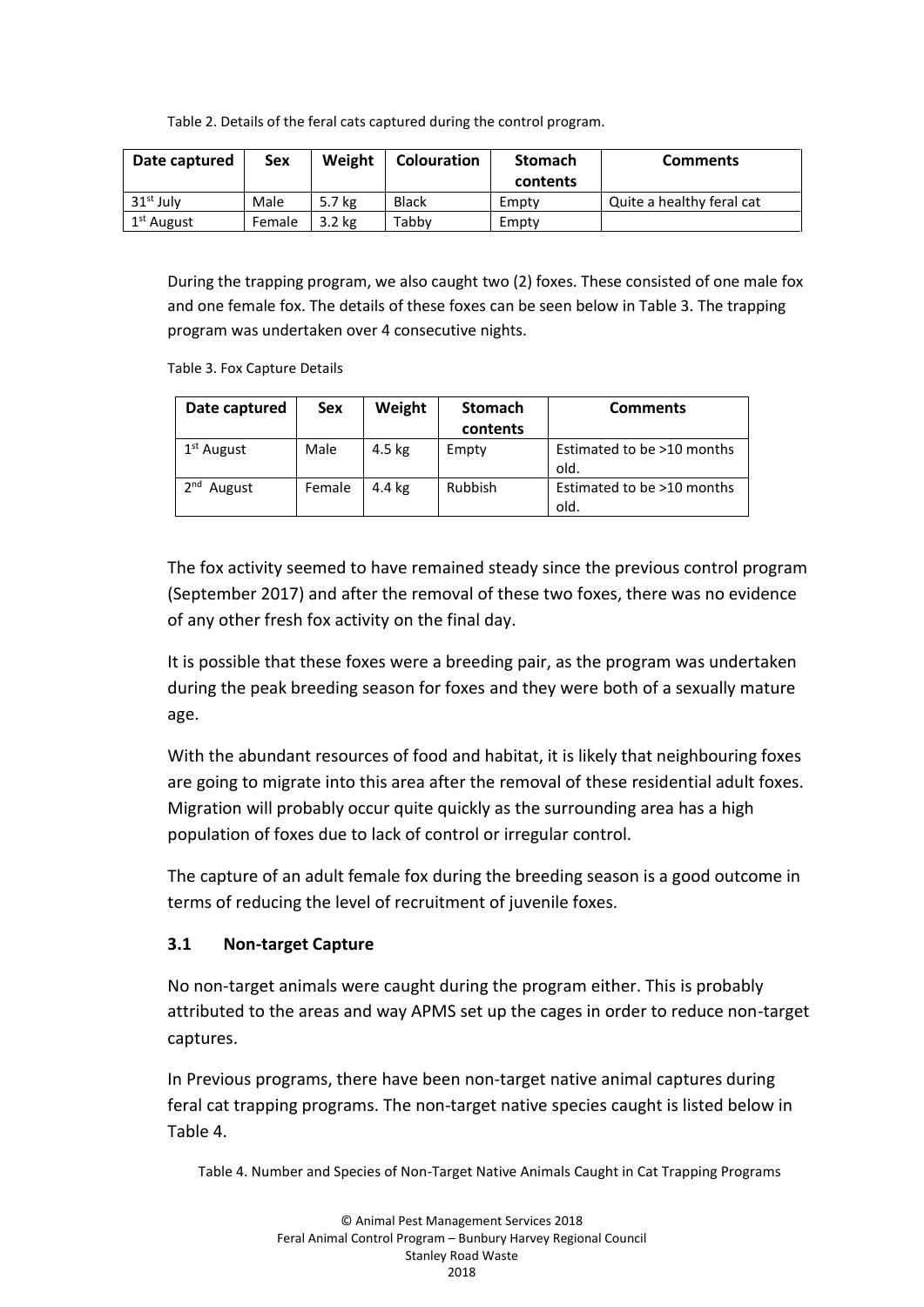| <b>PROGRAM DATE</b> | <b>NUMBER OF NON-</b> | <b>SPECIES OF NON-</b>              |
|---------------------|-----------------------|-------------------------------------|
|                     | <b>TARGET ANIMALS</b> | <b>TARGET</b>                       |
|                     | <b>CAUGHT</b>         |                                     |
| JULY/AUGUST 2018    | 0                     |                                     |
| SEPTEMBER 2017      | $\mathbf{1}$          | <b>CROW</b>                         |
| <b>MARCH 2017</b>   | 0                     |                                     |
| MAY / JUNE 2016     | $\Omega$              |                                     |
| <b>JULY 2015</b>    | $\overline{2}$        | QUENDA                              |
| JANUARY 2015        | $\Omega$              |                                     |
| <b>JULY 2014</b>    | $\Omega$              |                                     |
| DECEMBER 2013       | $\mathbf{1}$          | QUENDA                              |
| <b>JULY 2013</b>    | 3                     | QUENDA / BRUSHTAIL<br><b>POSSUM</b> |
| FEBRUARY 2013       | $\overline{2}$        | QUENDA                              |
| <b>TOTAL</b>        | 9                     |                                     |
| <b>AVERAGE</b>      | 0.9                   |                                     |

The main native species previously caught have been quenda (*Isoodon obesulus*). A brushtail possum (*Trichosurus vulpecula*) has also been caught within the Stanley Road waste site.

Although we conduct trapping programs to reduce capturing non-target species, it can be a good indication that native fauna is still present within site. Quenda and possums are highly susceptible to predation from both feral cats and foxes, therefore control of these predatory feral animals is a key to ensuring the survivorship of native fauna. The nil capture of both of these species in the last three trapping programs may indicate that there are now low population levels.

# **4 Discussion**

The presence of foxes within Stanley Road Waste Facility site is a cause for concern, as significant research has demonstrated the effects of fox predation. This is described below in further detail. The capture of two adult foxes, with one being female is a good result and trapping should be undertaken again in the near future.

Table 5 below illustrates the number of foxes caught during previous programs, however it should be noted that since 2017, foxes were targeted more heavily through trapping as a result of their activity.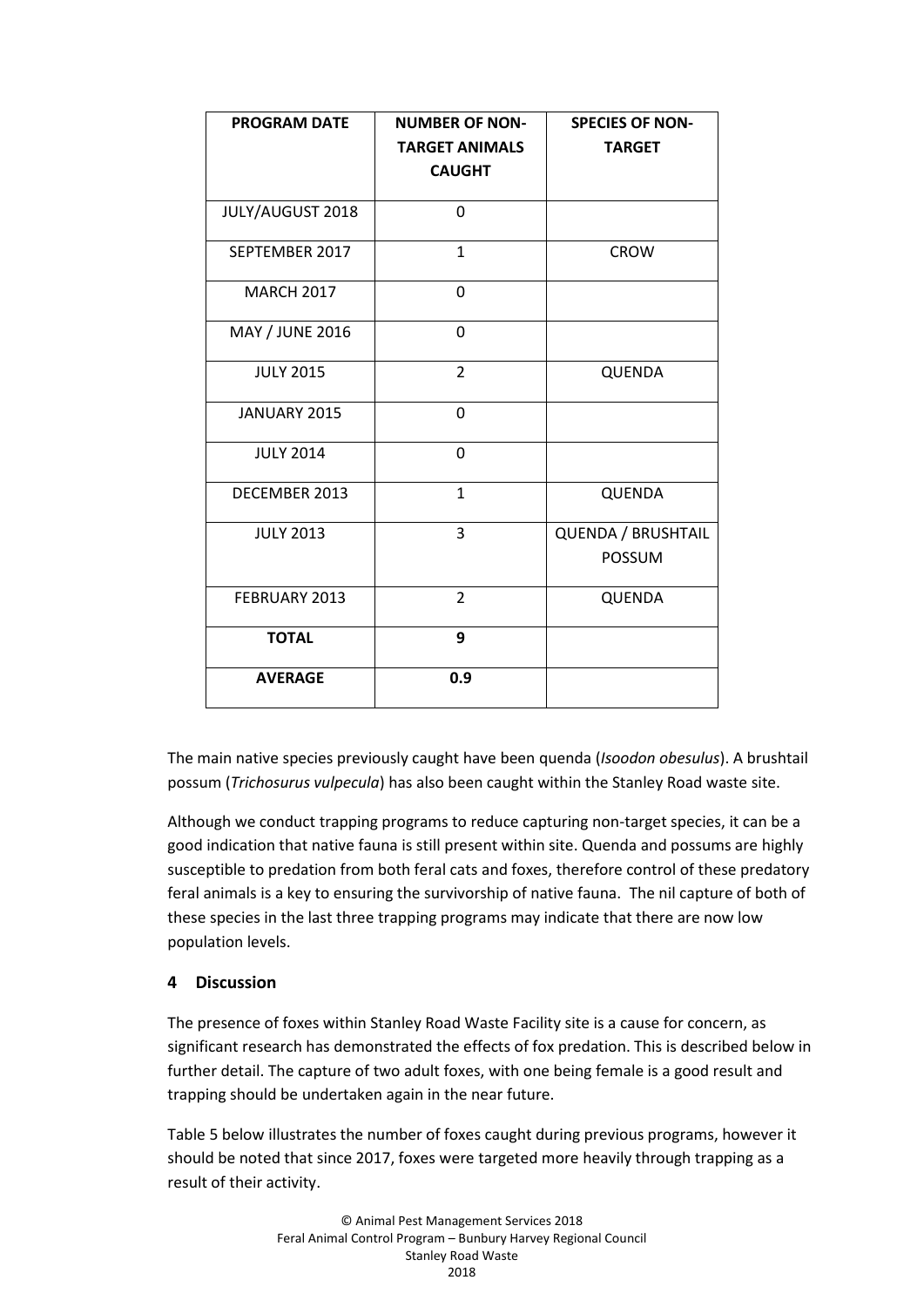| <b>PROGRAM DATE</b>     | <b>NUMBER OF</b>    |
|-------------------------|---------------------|
|                         | <b>FOXES CAUGHT</b> |
| <b>JULY/AUGUST 2018</b> | $\overline{2}$      |
| SEPTEMBER 2017          | $\mathbf{1}$        |
| <b>MARCH 2017</b>       | 2                   |
| MAY / JUNE 2016         | 0                   |
| <b>JULY 2015</b>        | 0                   |
| JANUARY 2015            | $\mathbf{1}$        |
| <b>JULY 2014</b>        | 0                   |
| DECEMBER 2013           | $\mathbf{1}$        |
| <b>JULY 2013</b>        | 0                   |
| FEBRUARY 2013           | 0                   |
| <b>TOTAL</b>            | 7                   |

Table 5. Number of Foxes Caught During Feral Cat Trapping Programs

Foxes are seen as a major pest species threatening the long-term survival of a range of native fauna (G. Saunders *et al* 1995). Foxes have been identified as a factor limiting the success of seven out of 10 mainland reintroductions of native fauna (Managing Vertebrate Pests; Foxes 1995). Foxes have had a significant impact across mainland Australia through predation on both native wildlife and introduced domestic animals (National Parks and Wildllife NSW 1999.). Predation by the fox is considered to be a major threat to the survival of native Australian fauna. Small ground dwelling mammals between 35 grams and 5.5kg and ground-nesting birds are at greatest risk (Burbidge and McKenzie, 1989 and National Parks and Wildllife NSW 1999).

Based on foxes being present within site and the above facts about the detrimental impact foxes have upon native fauna in Australia, we recommend that foxes continue to be targeted specifically through trapping programs which should be conducted regularly.

Feral cats have threatened the survival of over 100 native fauna species within Australia. They have caused the extinction of some ground-dwelling birds and small to medium-sized mammals. They are a major cause of decline for many land-based endangered animals which include; the bilby, bandicoot (quenda), bettong and numbat. Many native animals are struggling to survive or unable to reproduce at a rate where population growth can occur so reducing the number of these native animals that are killed by feral cats will allow their populations to propagate (Australian Government, Department of the Environment).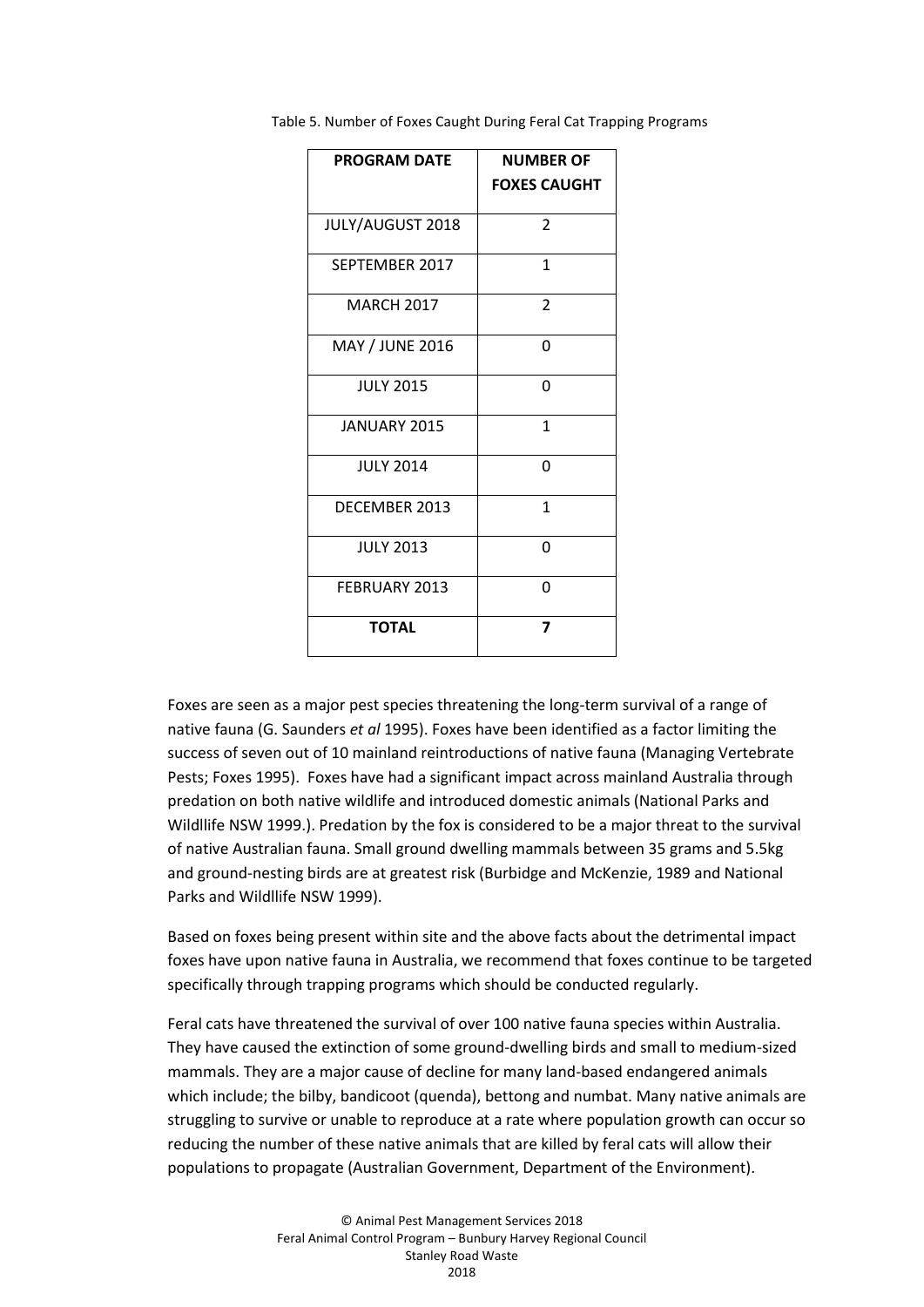Predation by feral cats is listed as a key threatening process under section 188 of Australia's national environment law, the Environment Protection and Biodiversity Conservation Act 1999 (EPBC Act 1999). Feral cats also pose the potential risk for spreading diseases which are transmissible to humans, such as toxoplasmosis.

The capture of two feral cats on site is quite an effective result. This will lessen the impact that feral cats have on native fauna through predation, however control should be continued through regular trapping events in order to maintain low numbers and low impacts on the environment.

# **5 Recommendations**

It is our recommendation that feral cat control programs continue around the Stanley Road Waste Facility site on a regular basis as part of a coordinated effort to reduce and manage the populations of feral cats around the Kemerton Industrial area. APMS already conducts feral cat control in nearby land for tenures such as Landcorp, Cristal Mining and Simcoa, therefore by including the waste facility site, we can incorporate a larger area where control is undertaken. This can increase the effectiveness and efficiency of future programs through coordination as a greater area will be targeted, more feral cat territories will be encompassed and a higher population of feral cats can be controlled.

Through conducting regular control programs we will avoid a rise in the feral cat populations and reduce the likelihood of reinvasion from surrounding areas that do not conduct regular control. By conducting regular control programs we can also target any feral cats that have migrated into these areas from neighbouring "uncontrolled" sites, as it is likely that there are other feral cat populations in surrounding areas. Conducting regular control will also assist in protecting any native vertebrate species on site as well, particularly quenda as they are highly susceptible to feral cat predation.

At the moment, the only legal form of feral cat control is through trapping using cage traps. It is highly recommended that feral animal control programs are conducted as a minimum once annually and are coordinated with adjoining tenures. By coordinating the trapping programs, we can not only reduce the costs because it is more efficient to target multiple properties at the same time, but it will also increase the effectiveness of each program as we can target a greater area, thus likely to remove more feral cats, which will reduce the incursion level onto Stanley Road Waste site.

Control can coincide with peaks in activity levels based on feral cat ecology, in order to achieve a more long term reduction in feral cat numbers. APMS recommends that control through trapping should be undertaken again in autumn after the breeding cycle of December/January, unless activity is noticed before then and control would be warranted prior to autumn 2019.

Sightings or feral cat activity should continuously be reported to Bunbury-Harvey Regional Council Environmental team so that when control is undertaken, these areas can be targeted.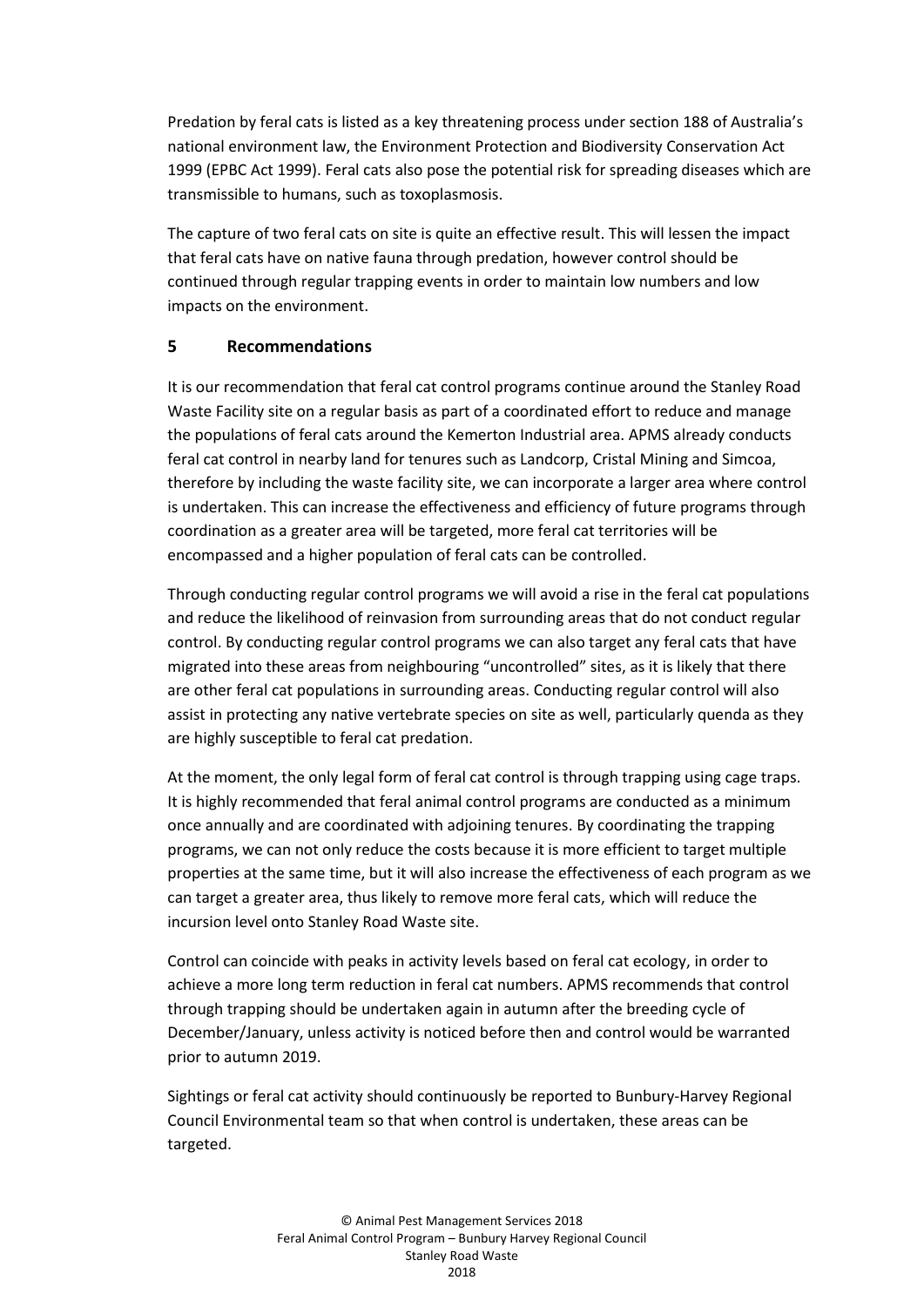Any control programs for feral animals should be undertaken by experienced, licenced and professional operators, as the welfare of both target and possible non-target animals remains paramount to any control program. Any lapse in welfare outcomes by poorly conducted control programs is a negative result to any animal and should not be tolerated. As APMS can conduct all facets of the trapping program which includes setting traps, checking traps, removing caught animals and euthanizing any feral cats, we can conduct the program effectively and efficiently with humaneness a key aspect of any control program we undertake.

We strongly recommend that targeted fox control is continued in the next trapping program. Targeting foxes through trapping can provide key data on the number of foxes caught and number of foxes remaining (if any) during each control program, whereas 1080 baiting does not provide that information as the baits taken are not a true indication of the fox population as a number. Through trapping we can do the capture-removal method of monitoring where a definite number of foxes have been removed, we can then determine the number of remaining foxes.

By trapping foxes we can also assess the individuals during autopsies, which we conduct on all foxes and feral cats we trap. Important information can come from these autopsies which can allow us to improve future control programs. Such information can be, the sex, weight, age and stomach contents of foxes trapped. If trapping programs are conducted regularly, we can also provide data of numbers caught (similar to that for feral cats as illustrated in above tables and graphs). This can be valuable as it is evidence of whether control is effective in reducing numbers or any differences in populations over time.

APMS also modifies our foot-hold traps (further from that from the manufacture), to improve animal welfare outcomes. We will ensure that in any future trapping programs, the traps used are of a high quality and assembled correctly so there should be no faults. We have recorded every fox caught in foot-hold traps, with information on any injuries incurred to the animal, the trap set up and design. This has allowed us to design our traps in such a manner where we have reduced the number of injuries incurred dramatically, as well as tweaking the trap set to reduce capturing non-target animals.

Trapping foxes must be undertaken by a licenced operator with a minimum accreditation of Certificate III in Vertebrate Pest Management (AHC31810). All APMS staff based in Bunbury have completed a Diploma of Pest Management qualification (AHC51310). This demonstrates our significant training, qualifications and experience in the field of vertebrate pest management and suitability to coordinate and implement control programs.

The use of 1080 fox baits can be used at the Stanley Road Waste Facility Site as there are some areas where the use of 1080 can be approved. This can be undertaken during any trapping program in order to reduce costs. Baiting would need to occur a minimum of three times yearly as the baits are only palatable to foxes for a certain period of time, generally 8- 12 weeks. After that time the baits would become superfluous and result in ineffective control.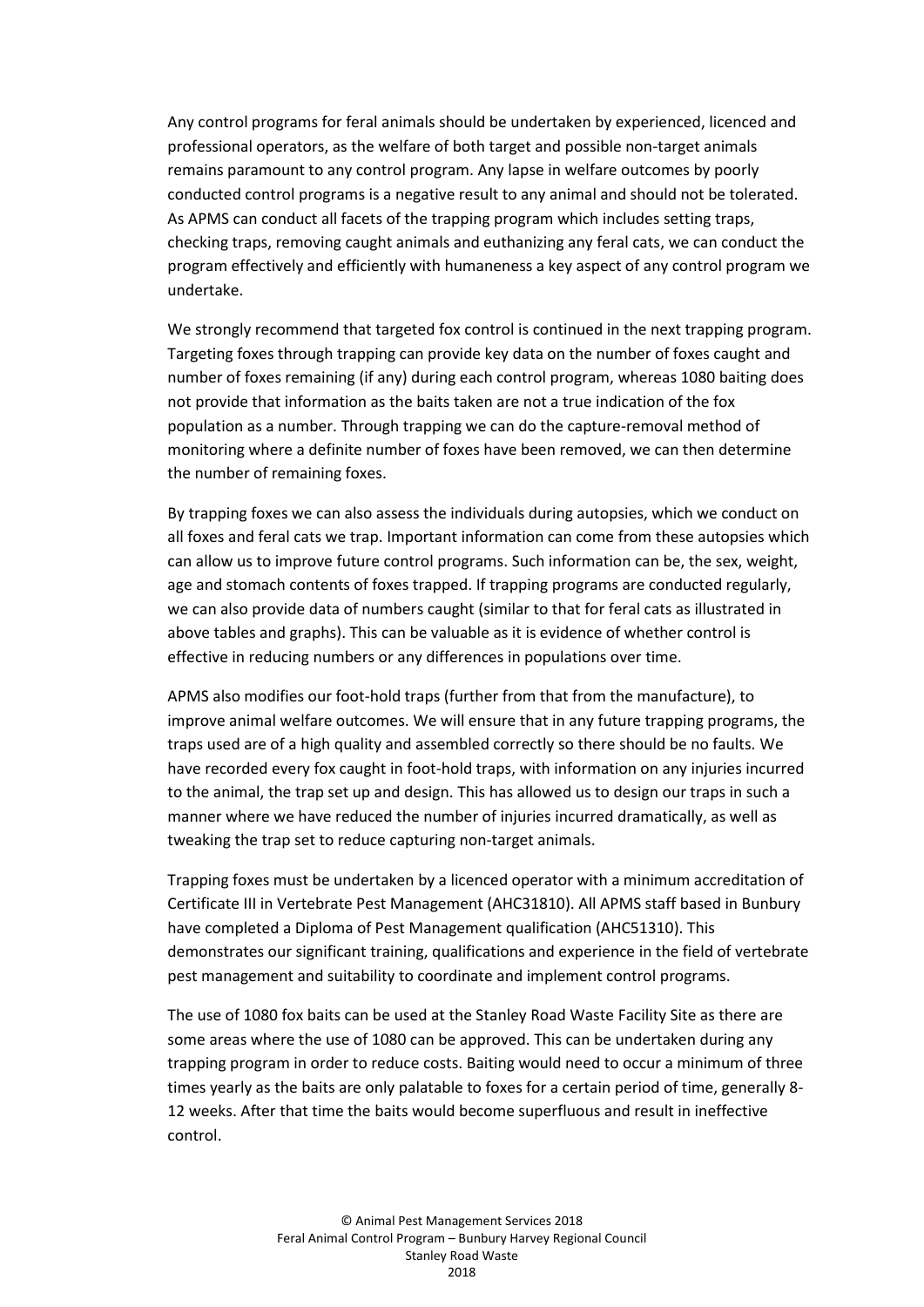In the event of any rehabilitation efforts at Stanley Road Waste Facility Site through planting and seeding of native flora, we recommend that kangaroo management is taken into account. Kangaroos can have a detrimental impact on native revegetation efforts through the pulling and eating of plants. In order to minimise any damage and loss of plants and biodiversity from kangaroos, that a cull would be required. APMS can undertake this operation as all staff based in Bunbury are licensed professional shooters and have passed competency tests required by DBCA (Department of Biodiversity, Conservation and Attractions, formerly DPaW) for professional kangaroo shooters. Our staff have also undertaken the competency tests for professional shooting as part of the Standard Operating Procedure (SOP) for Macropod Shooter Accreditation which is administered by the ACT Parks and Conservation Service (ACT PCS). This is part of our requirements to perform works within the Australian Capital Territory (ACT) and ensures that our staffs' marksmanship is of the highest skill as "no other jurisdiction other than ACT test noncommercial kangaroo shooter" (ACT PCS).

All staff have also completed the National Accredited course AHCVPT203A Use firearms to humanely destroy animals. This demonstrates that as a company our staff are highly trained and experienced in the field of humane destruction of animals using firearms and ensures that humane death of target animals is a result from using firearms.